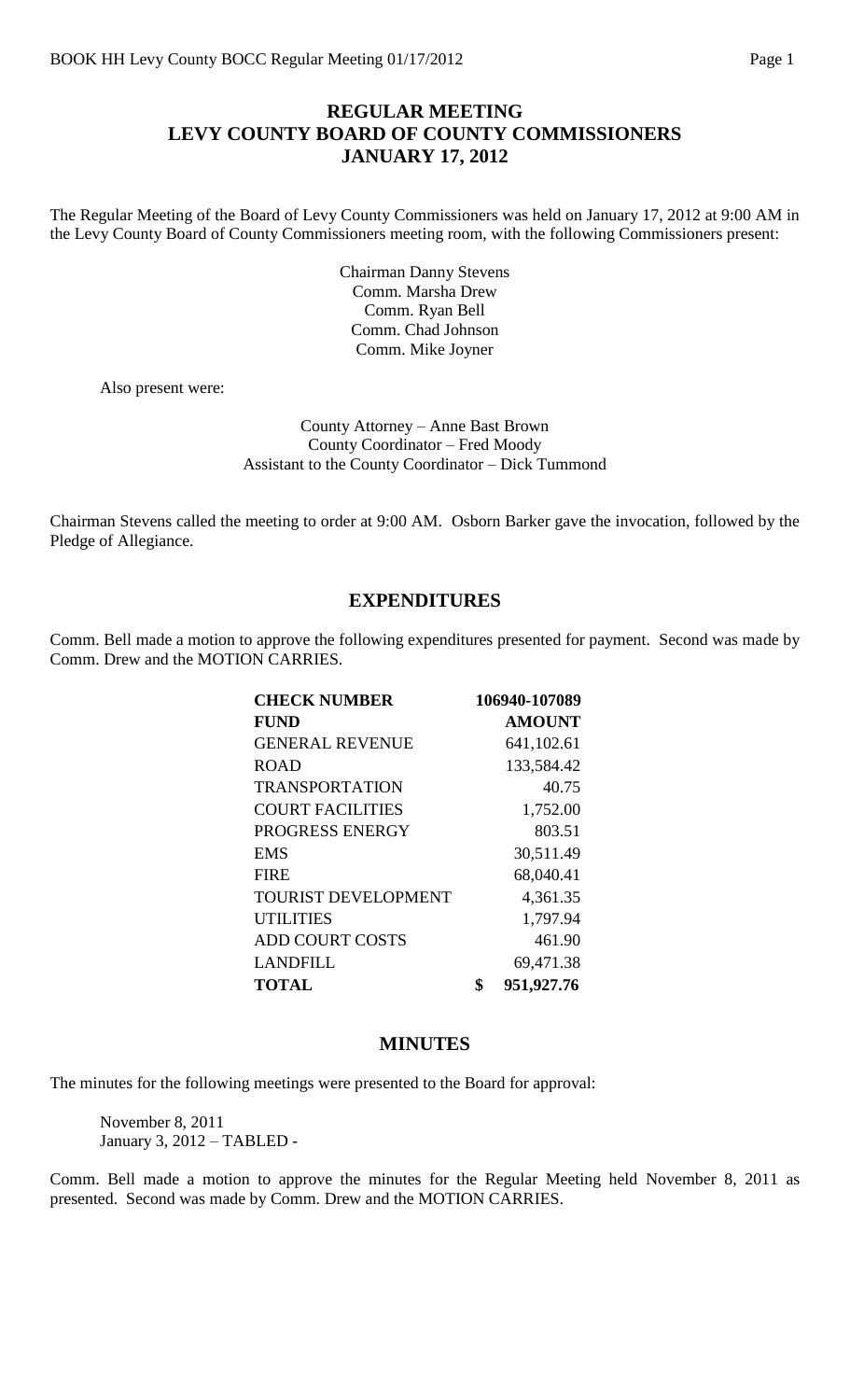# **WORKFORCE CONNECTION**

Rusty Skinner, Chief Executive Officer A. Request approval of Resolution 2012-04.

Mr. Skinner requested Board approval of Resolution 2012-04 or a letter to be drafted and sent to the State level addressing concerns regarding HB7023. This bill has been introduced in Legislature giving the Governor control over the local workforce system and removes responsibility, given to local elected officials under federal law, from local elected officials.

After discussion by Commissioners, it was agreed by consensus of the Board to send a letter to the State Legislative Officials. Mr. Skinner will draft a letter for the Commissioners to review. Comm. Stevens stated he would like each of the Commissioners to sign the letter.

B. Request approval of the Worksite Agreement.

Mr. Skinner requested Board approval of the Worksite Agreement. This agreement would allow departments of the county government to become worksites for individuals utilizing Workforce Connection to gain work training before entering into the workforce.

Comm. Johnson made a motion to approve the Worksite Agreement as presented. Second was made by Comm. Drew and the MOTION CARRIES.

Barbara Locke spoke and let Mr. Skinner know the Health Department currently provides work training through Workforce Connection and brought up a point regarding background checks and fingerprinting charges not covered by Workforce Connection. Mr. Skinner stated there are different levels of background checks and would check into why the Health Department is required to pay for theirs.

# **911 ADDRESSING**

Mike West, 911 Coordinator

A. Request signature of Chair for GeoComm Maintenance Contract.

Chris Sheppard requested on behalf of Mr. West Board approval and signature on the annual GeoComm Maintenance Contract which is in the amount of \$13,100.

Comm. Drew made a motion to approve the annual GeoComm Maintenance Contract as requested. Second was made by Comm. Bell and the MOTION CARRIES.

# **NATURE COAST BUSINESS DEVELOPMENT COUNCIL**

David Pieklik, Executive Director

A. Presenting Progress Report.

Mr. Pieklik presented a Progress Report to the Board of the Nature Coast Business Development Council and provided information for the Commissioners to review. He stated the new office will be in Chiefland at the old post office in with Workforce Connection and is expected to be open March 1st.

### **PUBLIC COMMENTS**

Hans van Vuuren of Bronson spoke to the Board regarding the Levy County Recycling center and expressed his concern about the messiness of it. He asked if it was possible to have countywide garbage pickup for a profit to the county.

Mr. Jerrels stated the trailers which are intended to be filled with recycle materials, often get household garbage dumped in them also. This has to be sorted before the recycled materials can be sold. These recycled materials are then sold, but the amount earned does not offset the cost. This is not a moneymaker for the county.

Mr. van Vuuren asked if there was anything which could be done about dumping garbage along dirt roads in the County.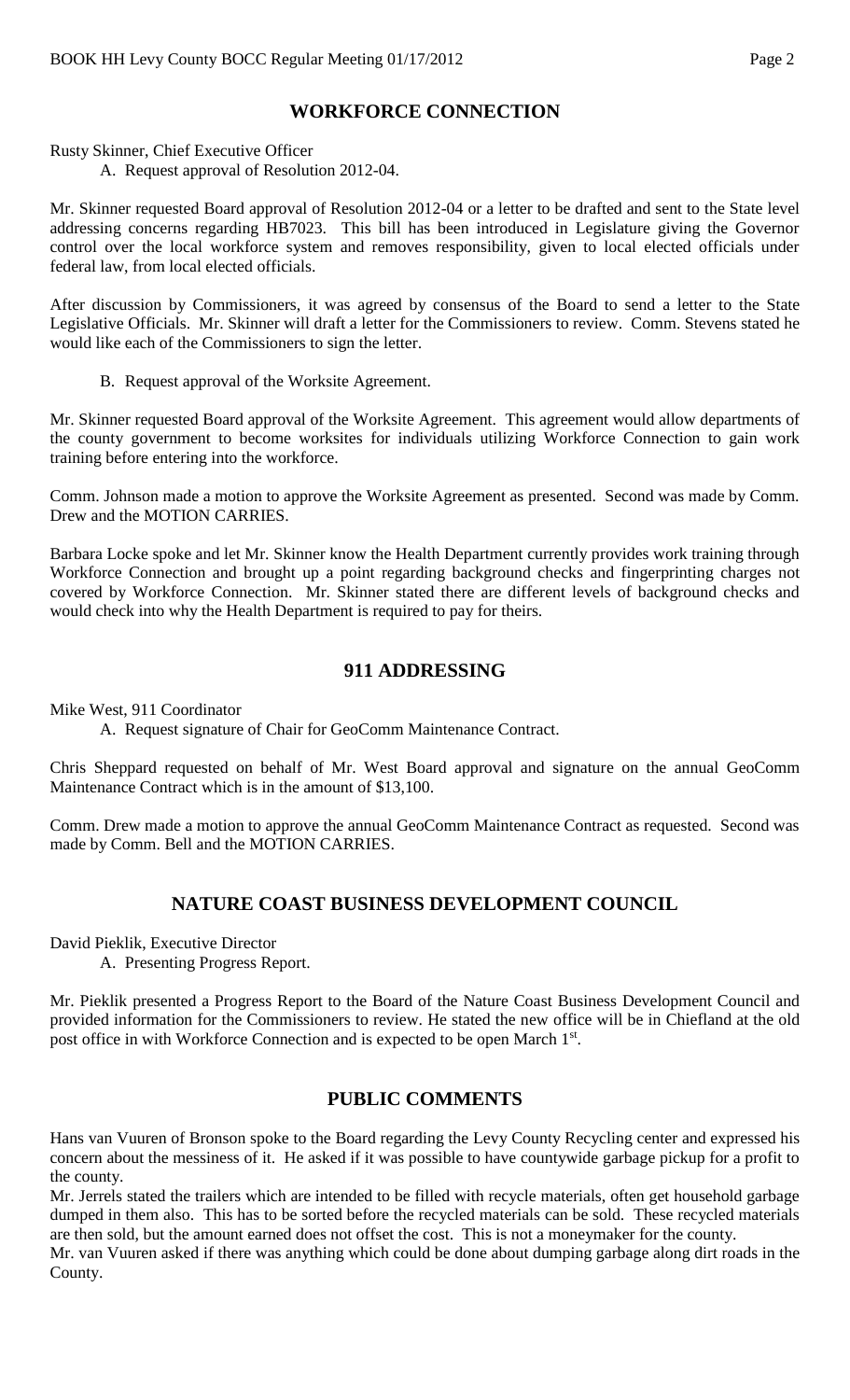It was answered by the Commissioners along with Atty. Brown the Board could not stop people from dumping garbage, only issue citations from Code Enforcement if garbage is identified. Nothing could be done by the Board about garbage someone dumps on their own property.

Barbara Locke spoke to the Board and announced there will be an "After Hours Medical Care" service provided by the Levy County Health Department the last Wednesday of each month at the Health Department from 4:30 P.M. to 7:15 P.M. The services provided are: physicals for work, sports and school, minor injuries (no x-ray), and routine health care. There is no cost if eligible.

# **DEPARTMENT REPORTS**

# **COUNTY COORDINATOR**

Fred Moody

A. Request the appointment of Connie Conley to serve as interim Director for Levy County Transit; with all duties, responsibilities and signature authority as Department Head.

Mr. Moody requested Board approval to appoint Connie Conley to serve as interim Director for Levy County Transit.

Comm. Bell made a motion to appoint Connie Conley as interim Director as requested. Second was made by Comm. Johnson and the MOTION CARRIES.

B. Notice of proposed closing of the Levy Farm Service Agency office.

Mr. Moody advised the Board of the proposed closing of the Levy Farm Service Agency office scheduled for February 3rd.

All Commissioners agreed they would like to keep the Farm Service Agency office open for Levy County.

Comm. Johnson made a motion to lobby to keep the Farm Service office in Levy County due to the diversity of farming and agriculture business and to send a letter asking what can be done to keep the Farm Service office open here. Second was made by Comm. Bell and the MOTION CARRIES.

C. Notice of proposed closing of Levy Forestry Camp.

Mr. Moody advised the Board of the closing of Levy Forestry Camp and how this would affect Recycling as well as Parks. These departments currently use prison work crews at Recycling and for clean-up at the Parks. There is a possibility of using prison work crews from Lowell.

# **CORRESPONDENCE**

Karen Blackburn

A. Follow up on Columbia County's letter; meeting rescheduled from January 31, 2012 to January 23, 2012. Ms. Roberts advised they would prefer a county staff member of County Commissioner.

Mrs. Blackburn informed the Board of the organizational meeting of the water supply protection working group previously scheduled for January 31, 2012 has been rescheduled to January 23, 2012 at 6:00 P.M.

Comm. Johnson stated he was still planning to attend as an individual and would take notes to bring back to Board at next meeting

Comm. Stevens requested Comm. Johnson attend as a representative for the Board and for another staff member to also attend. Shenley Neely stated she would plan to be at this meeting also.

B. Request from the Bronson FFA Chapter to sponsor an ad for the Suwannee River Livestock Show & Sale Official Program; Review attached ad, full page \$100.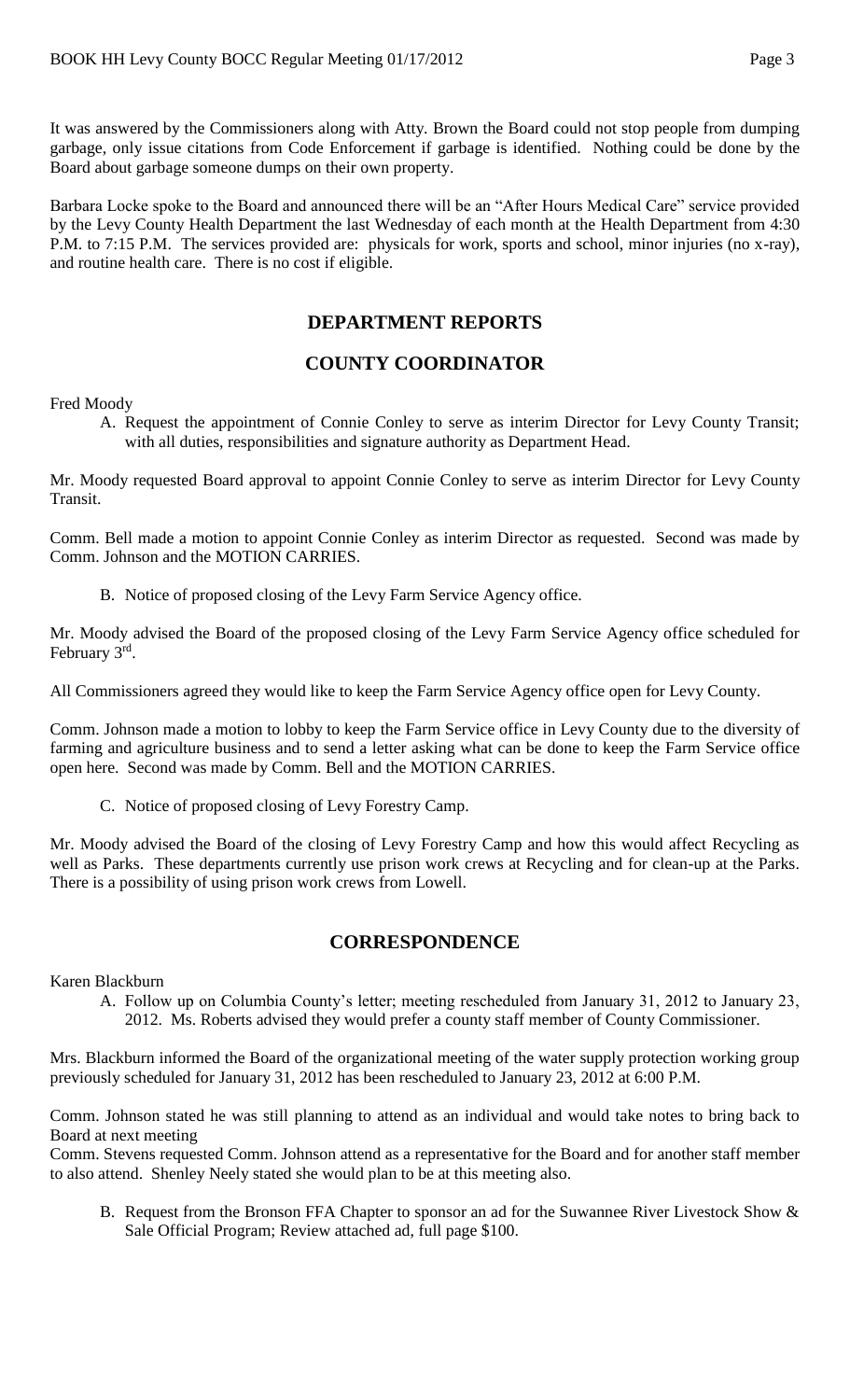Mrs. Blackburn presented a request to the Board from the Bronson FFA Chapter for an ad in the Suwannee River Livestock Show & Sale Official Program. The prices are as follows:

| Full Page         | \$100 |
|-------------------|-------|
| Half Page         | \$50  |
| Quarter Page \$25 |       |

Comm. Bell made a motion to purchase a half-page ad for \$50. Second was made by Comm. Drew and the MOTION CARRIES.

- C. Requesting changes to the Levy County Transportation Disadvantaged Local Coordinating Board.
	- 1. Replace Primary Voting Member Elaine Carter with Melinda M. Jordan.
	- 2. Add Alternate Voting Member Andrew Singer.
	- 3. Replace Alternate Voting Member (School Board) Jeff Edison with Joseph Wain.

Mrs. Blackburn presented changes from the Withlacoochee Regional Planning Council to the Levy County Transportation Disadvantaged Local Coordinating Board for Board approval.

Comm. Drew made a motion to approve the changes as stated to the Levy County Transportation Disadvantaged Local Coordinating Board. Second was made by Comm. Bell and the MOTION CARRIES.

# **LEVY COUNTY TRANSIT**

#### Connie Conley, Operations Manager

A. Follow up on January 3, 2012 tabled request for approval regarding the revised agreement for Steve Tocknell scope of services and payment of services.

Mrs. Conley requested Board approval of the request from January 3, 2012 of the revised agreement for Steve Tocknell scope of services and payment of services in the amount of \$4,000.

Comm. Drew made a motion to approve the revised agreement document for Steve Tocknell previously tabled at the January 3rd meeting as requested. Second was made by Comm. Bell and the MOTION CARRIES.

- B. Request approval of Resolutions to amend Resolutions:
	- 1. Section 5310 Capital Grant.
	- 2. Section 5311 Operating Grant.
	- 3. Section 5316 Operating Funding for Job Access Reverse Commute (JARC) Grant.
	- 4. Section 5317 New Freedom Capital Grant.
	- 5. 5317 New Freedom Operating Grant.

Mrs. Conley requested Board approval to amend the previously approved Resolutions as listed above. This includes changing the Director name to Connie Conley.

Comm. Drew made a motion to approve Resolutions 2012-09 through 2012-13 amending previously approved Resolutions 2012-01, 2012-02, 2012-06, 2012-07 and 2012-08 as requested. Second was made by Comm. Bell and the MOTION CARRIES.

### **PUBLIC SAFETY**

David Knowles, Director

A. Present the quarterly report to inform the Board, the citizens and visitors of Levy County of significant events taking place within the department during the last quarter of 2011.

Mr. Knowles presented the 4<sup>th</sup> quarter report of the Department of Public Safety to the Board.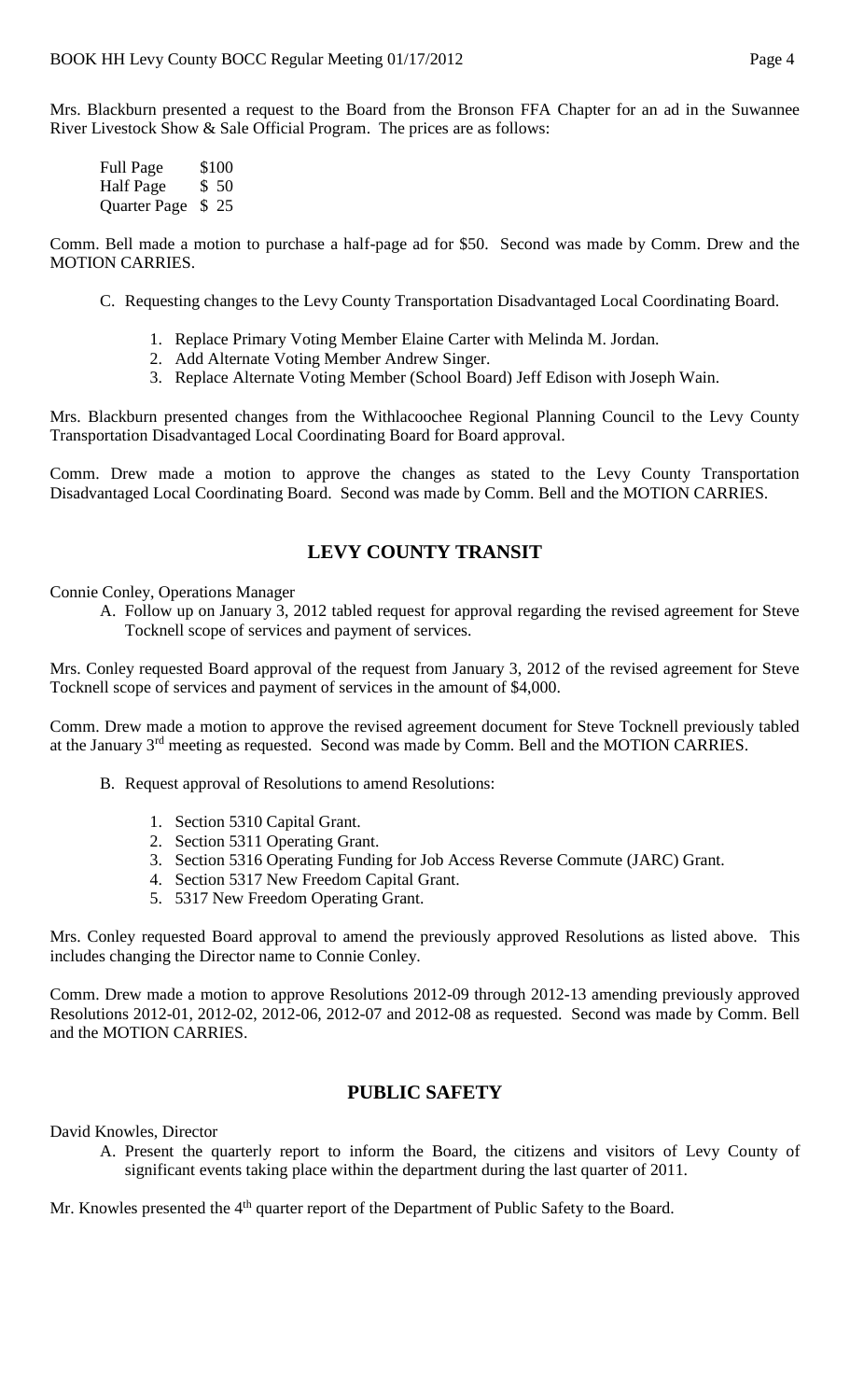### **SHIP**

Dick Tummond, Assistant to the County Coordinator

A. Request motion to approve Annual Reports submitted to Florida Housing Finance Corporation.

Mr. Tummond requested Board approval of the Annual Reports submitted to the Florida Housing Finance Corporation. This is the close out period for the year 2008/09. During this period 14 families were assisted in the purchase of homes and 11 families were assisted in owner/occupied rehabilitation for a total of \$391,872.70.

Comm. Bell made a motion to approve the Annual Reports submitted to the Florida Housing Finance Corporation as requested. Second was made by Comm. Drew and the MOTION CARRIES.

### **COMMISSIONERS' REPORTS**

Comm. Johnson reminded everyone of the Levy County Education Foundation Gala on the 28<sup>th</sup> of this month. He also announced there will be a drawing for an \$800 credit with Carnival Cruise Lines. The tickets are \$10 each.

Comm. Johnson stated there will be a North Florida Broadband meeting tomorrow which he will be attending.

Comm. Drew stated she had recently taken a course from the Department of Justice on Financial Grant Management.

Comm. Joyner announced Morriston Baptist Church will be holding its annual Beast Feast on January 28<sup>th</sup> and invited everyone to attend.

The meeting recessed at 11:02

The meeting reconvened at 11:28

# **PRIORITIES/GOALS 2012 WORKSHOP**

Comm. Stevens called the meeting back to order at 11:28 A.M..

Mr. Moody spoke briefly and suggested each commissioner speak briefly about the items listed. The following is an overview of each Commissioners top priorities and goals for 2012.

### **Commissioner Joyner, District 1**

A. Special Events Permit

Comm. Joyner stated he would like to see any special event permit applicant responsible for providing law enforcement and emergency medical services for the event rather than taxpayers providing the service.

B. One Cent Sales Tax

Comm. Joyner stated he would like to see a one cent sales tax in Levy County on all sales to help with county infrastructure. He stated this will keep property owners from bearing the full load of taxes.

#### **Commissioner Johnson, District 2**

- A. Insurance Review
	- 1. Goal & Objective
	- 2. Time Line
- B. Technology Plan
	- 1. Goal & Objective
	- 2. Communications Infrastructure
	- 3. Phone System
	- 4. Inter/intranet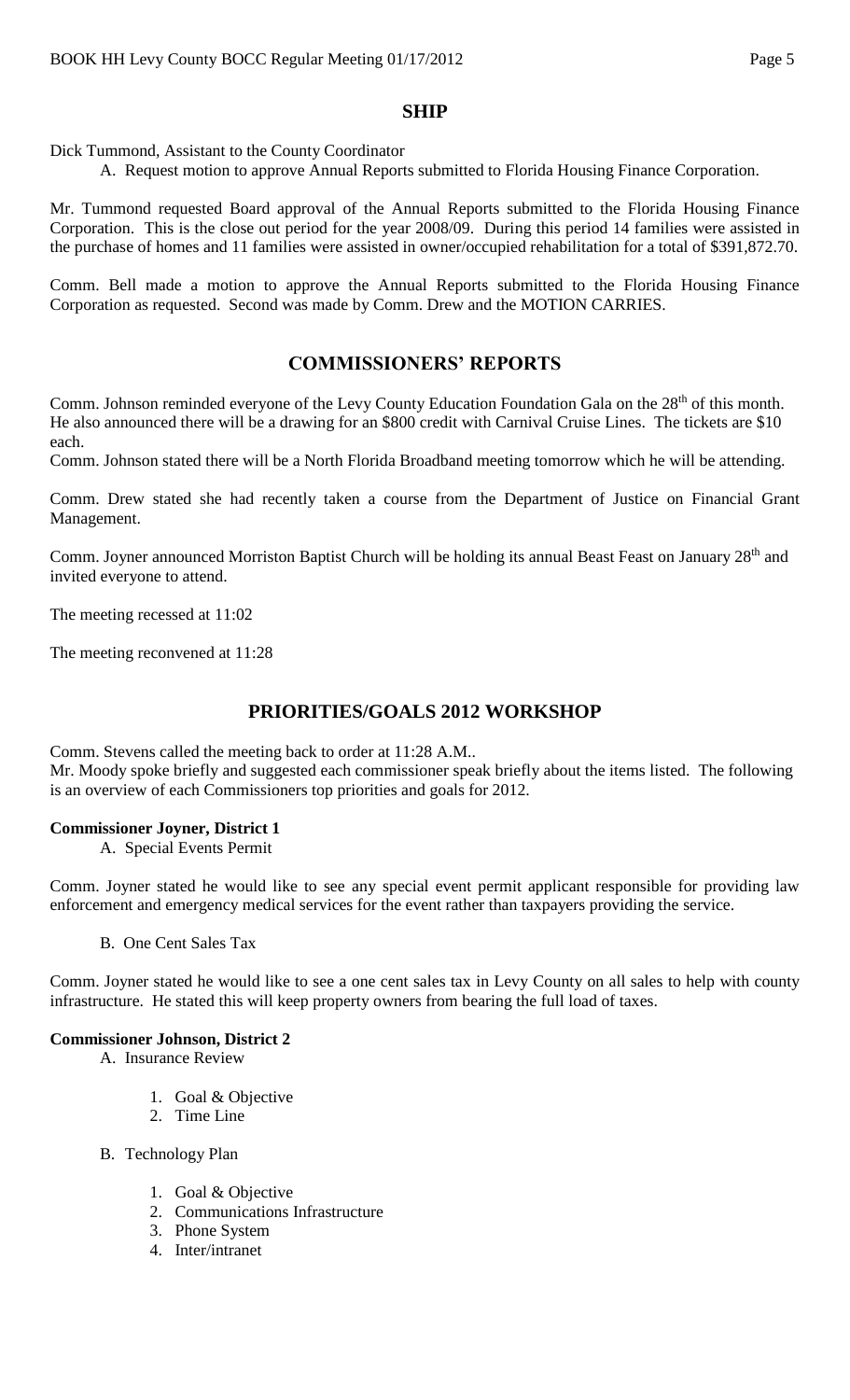- C. Emergency Services Management
	- 1. Long Term County Plan
	- 2. Communications
- D. Local/Purchasing Plan
	- 1. Local Preference Policy
	- 2. Central Purchasing
- E. Asset Management
	- 1. Asset Utilization
	- 2. Inventory Control
- F. Ordinance Review

Annual Review of Ordinances

### **Commissioner Drew, District 3**

- A. Complete the upgrading of the phone systems.
- B. Create an intranet for all county departments.
- C. Central Purchasing and try to buy American wherever possible.
- D. Establish new procedures for appointments to Boards and Commission seats.
- E. Require regular (monthly or quarterly) reporting from all department heads.
- F. Formalize the draft procedure for development review (written by Rob).
- G. Establish a criteria and calendar for employee evaluations.
- H. Biometric time clocks.

#### **Commissioner Bell, District 4**

- A. Insurance
- B. Special Events Permit
- C. Local Purchasing Policy
- D. Focus on \$1 Million in Operational Budget Changes so we are not under the wire next budget year
- E. Improve on County Asset Inventory Tracking (i.e. GPS Tracking for Autos, Etc.)
- F. Work out better Payroll Clock in/Clock out System (we can discuss)
- G. Develop a Long Term Technology Plan (i.e. Automated Phone Systems, etc.)
- H. Work on Better Purchasing Program (Better Controls on Purchase Orders, Etc.)
- I. Improve Code Enforcement and Compliance on Scattered Debris.